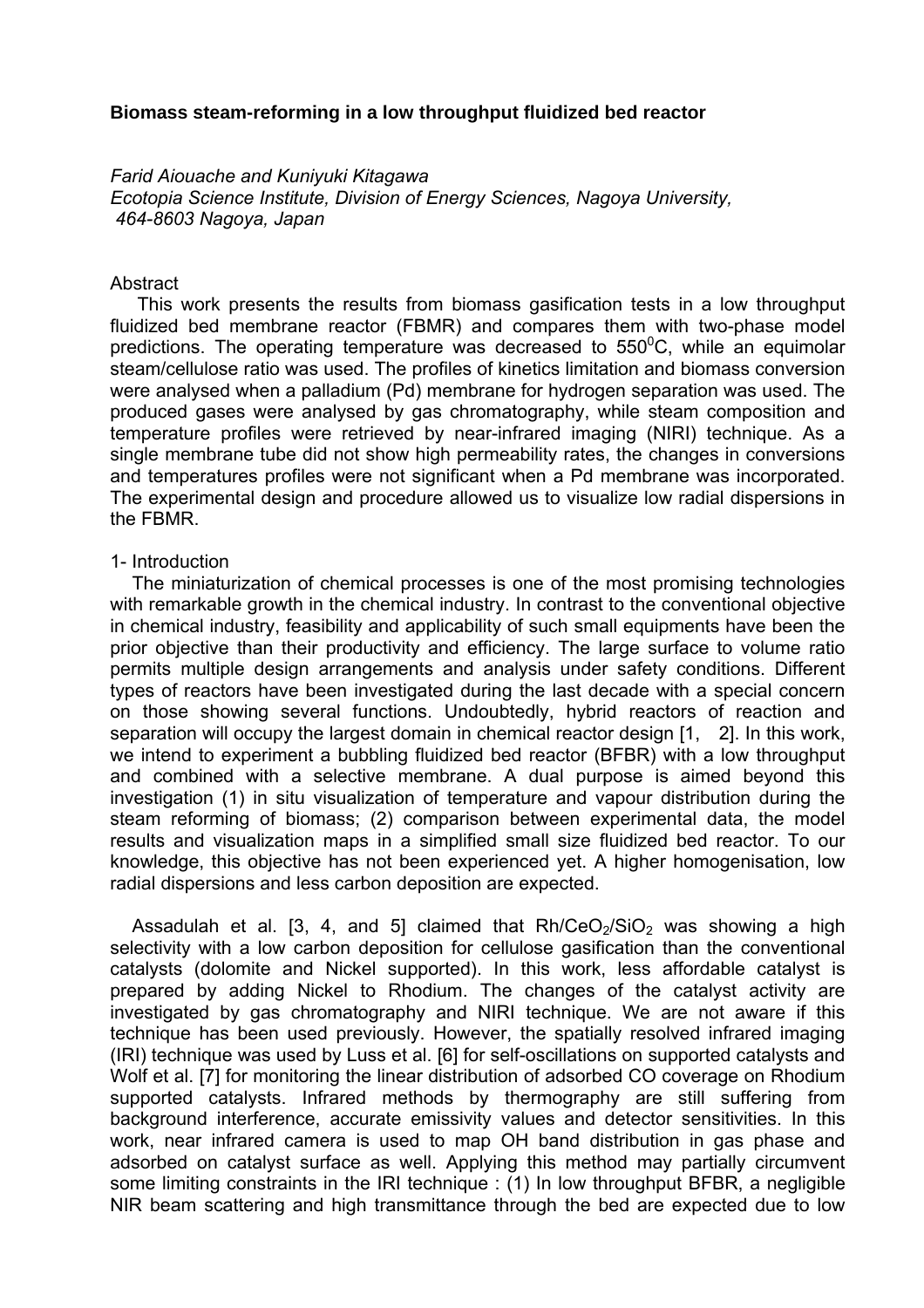thickness of the optical path; (2) A cheaper window in quarts is used while the IRI requires sapphire or ZnSe materials; (3) Compared with OH band intensities, CO and  $CO<sub>2</sub>$  bands show negligible intensities according to HITRAN data bank [8]; (4) For similar detector sensitivity, Accuracy of the temperature obtained by NIR spectroscopy is higher than that from IR spectroscopy [9]. On the other hand, the typical spectrum of NIR spectroscopy of vapour deposition on Rh/Ni/CeO<sub>2</sub>/SiO<sub>2</sub> catalyst during hydrogen reduction is shown in Figure 1 [10]. The increase of intensity of peaks with time shows OH interaction with catalyst surface,

especially ceria due to its weaker reducibility as shown in equation 2. The 1380 nm band is attributed to OH vapour phase while several peaks are overlapped and which are attributed to strong second overtone bands of adsorbed OH with ceria and nickel active sites. Partial shift bands are observed at 1220 due to their interactions with OH of silica matrix. Then, vapor phase map in the BFBR can be obtained by using a NIR camera with a band filter near 1380 nm, while the remaining NIR intensity corresponds to adsorbed OH species. In low throughput reactor, the steam reforming of cellulose will be investigated as follows: (1) In situ OH band visualization; (2) Bimetallic Rh- $Ni/CeO<sub>2</sub>/SiO<sub>2</sub>$  activity; (3) An example of comparison of experimental data of conversion, product composition and



Figure 1 transient spectra during  $H_2$  reduction, Total Pressure 1.013x10<sup>5</sup> Pa, T=913 K, P<sub>H2</sub>= 1.013x10<sup>4</sup> Pa

 Figure 2 Top view of experimental set-up Water vapor  $+N_2+(C \text{at alyst})$ Quartz tube  $Back$  body  $\overline{\phantom{a}}$  Furnace Ng ntrane Lens **NIRfiber probe** camera **NIR** spectrometer  $\mathbf{N}_2$ Feeder

temperature in bubble and emulsion phases, with and without membrane, with those obtained by the two-phase flow model.

## 2- Experimental section

## 2-1- Catalyst preparation

The catalyst was prepared according to Assadulah et al. [3] by incipient wetness method. The resulted amounts of Rhodium,  $CeO<sub>2</sub>$  and  $SiO<sub>2</sub>$  which favoured the higher selectivity onto hydrogen production were selected. Namely, 1.2×10<sup>-4</sup> mol Rh/g and 0.6  $g/g$  of SiO<sub>2</sub> were added to various amounts of Nickel. The CeO<sub>2</sub>/SiO<sub>2</sub> was prepared by the incipient wetness method using the aqueous solution of  $Ce((NH<sub>4</sub>)<sub>2</sub>(NO<sub>3</sub>)<sub>6</sub>)$  and  $SiO<sub>2</sub>$ (Aerosil, 380 m<sup>2</sup>/g). After loading CeO<sub>2</sub> and SiO<sub>2</sub>, the sample was dried at 383 K for 12 h and then calcinated at 773 K for 3 h under air atmosphere. Rhodium and Nickel were loaded on  $CeO<sub>2</sub>/SiO<sub>2</sub>$  by impregnation of the support with a solution of Ni( $(NO<sub>3</sub>)<sub>2</sub> G(H<sub>2</sub>O)$ ) and  $Rh(C_5H_7O_2)_3$  in solvent solution. The acetone solvent was then evaporated at room temperature with constant stirring. Then, the catalyst was dried at 383 K for 12 h under nitrogen atmosphere. The final catalyst was pressed, crushed and sieved to 60–150 µm particle size. In each run, 3 g of catalyst was used and pretreated by a hydrogen flow at reaction temperature for 2 hours.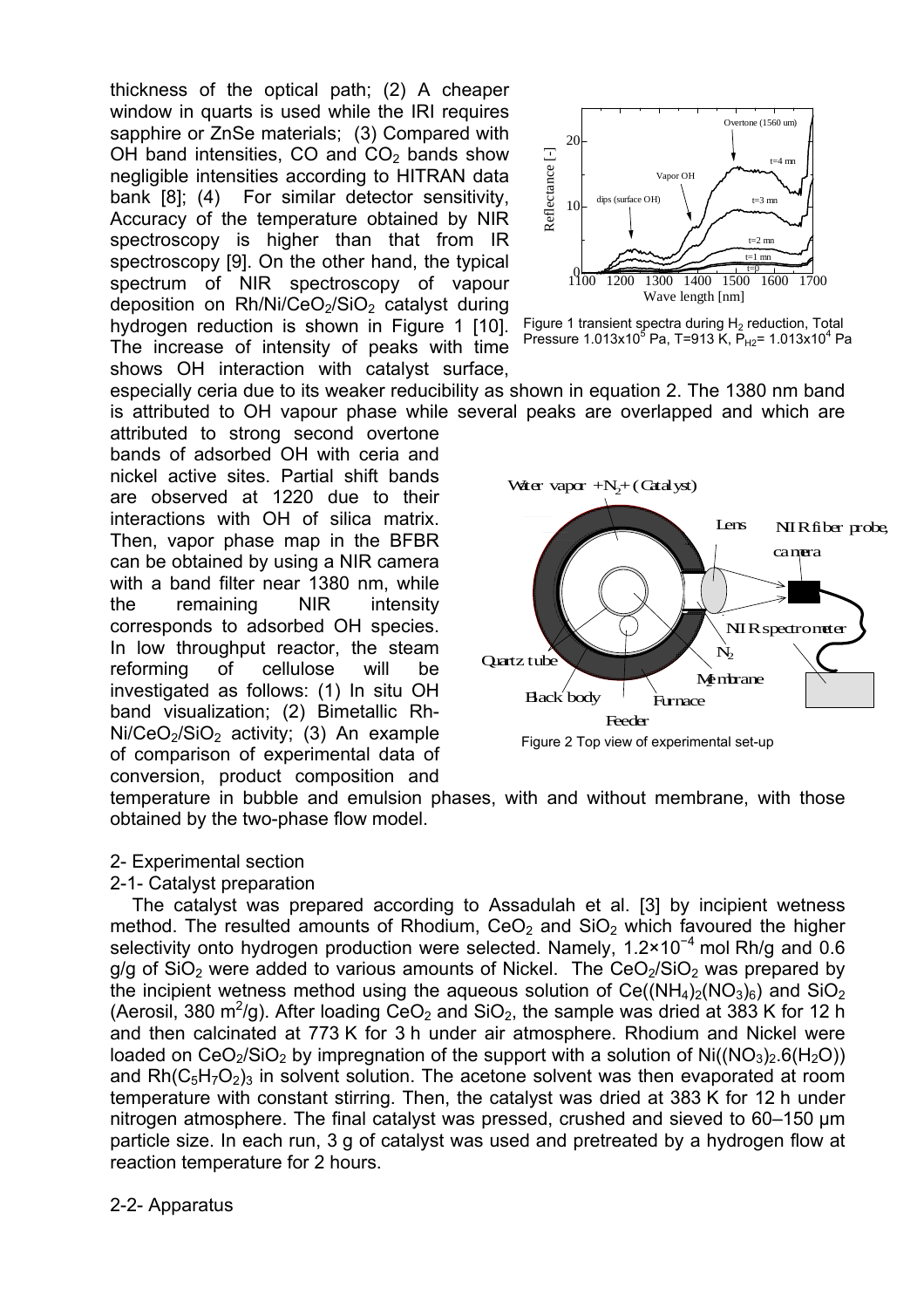Figure 2 shows a top view of the experimental set-up. The reactor is made of quarts glass to allow high transparency in near infrared range. The heat required for the endothermic reforming was brought by a side electrical heating. A low continuous throughput of biomass was achieved by changing the micro-feeder vibration speed. The free fall of cellulose was insured by an inner tube inserted from the top. Cellulose was supplied from the top of the reactor together with  $N_2$ flow at 200 cm $3$ /min (NTP). The reactor was composed of a fluidized bed section at the middle of the reactor.  $N_2$  and steam was supplied from the bottom part. The bottom distributor was made with stainless steel wire gauze of 400 meshes. The distributor was positioned at 0.1 m above the

| Table 1 Experimental conditions and reactor properties |                  |  |
|--------------------------------------------------------|------------------|--|
| Length of reactor tube [m]                             | 0.05             |  |
| Length of membrane tube [m]                            | 0.01             |  |
| Inside diameter of the reactor [m]                     | 0.008            |  |
| Diameter of hydrogen membrane tube<br>[m]              | 0.004            |  |
| Thickness of palladium membrane [um]                   | 20               |  |
| Catalyst particle diameter [mx10 <sup>3</sup> ]        | $0.06 -$<br>0.15 |  |
| Composition of gas products from<br>pyrolysis [-]      |                  |  |
| O <sub>2</sub>                                         | 0.041            |  |
| CO                                                     | 0.126            |  |
| CO <sub>2</sub>                                        | 0.547            |  |
| CH <sub>4</sub>                                        | 0.066            |  |
| H <sub>2</sub>                                         | 0.218            |  |
| Flow rates and operating pressures in<br>membrane      |                  |  |
| Sweep gas [cm <sup>3</sup> /min]                       | $\overline{2}$   |  |
| Temperature [K]                                        | 823-<br>1023     |  |
| Reaction pressure [kPa]                                | 101.3            |  |
| Steam to carbon ratio [mol/mol]                        | 1                |  |

beginning of reactor tube to minimize transient effects at the bed entrance. The product

gas was collected and analysed by gas chromatography. Membrane and reactor properties are listed in Table 1. The flowing rate of the effluent gas out of the reactor was measured by a soap membrane meter. The amount of solid carbon (coke on the catalyst and char) was determined by the total amount of gas (mainly  $CO<sub>2</sub>$ ) formed under the air flowing at the reaction temperature.

In order to reach sufficient NIR emissions, the reactor wall was covered with a black velvet ruban to approach black body properties. A rectangular window (10x100 mm2) was kept non-covered for side visualization. NIR camera images with and without an optical filter were recorded at selected temperatures. A Vidicon camera (Hamamatsu 7403) was placed at a distance of 0.45 m from the  $f_{\text{flow}}$  200 cm<sup>3</sup>/min). column. The images (758x512 pixels) were



 Figure 3. Distribution map of the steam (10 % in  $N_2$ ) bursting from an inner pipe (a) N<sub>2</sub> flow of 100 cm<sup>3</sup>/min STP; (b) N<sub>2</sub>

captured by a frame-grabber card (CT3000) and processed (Scion image software).To achieve two and three dimensional views, front and top (60°angle to the cylinder's normal surface) views were selected, respectively.

## 3- Results

## 3-1- OH molecules visualization

In order to visualise the catalytic activity of various Nickel added catalysts as cited in section (2-2), OH band of water vapour phase and those adsorbed on catalyst surface were investigated. For gas phase visualization, the reactor set-up was partially modified. A stainless steel tube of 2 mm inner diameter was added from the bottom of the reactor so that two axisymetric co-current flows could be manipulated. Figure 3 shows two image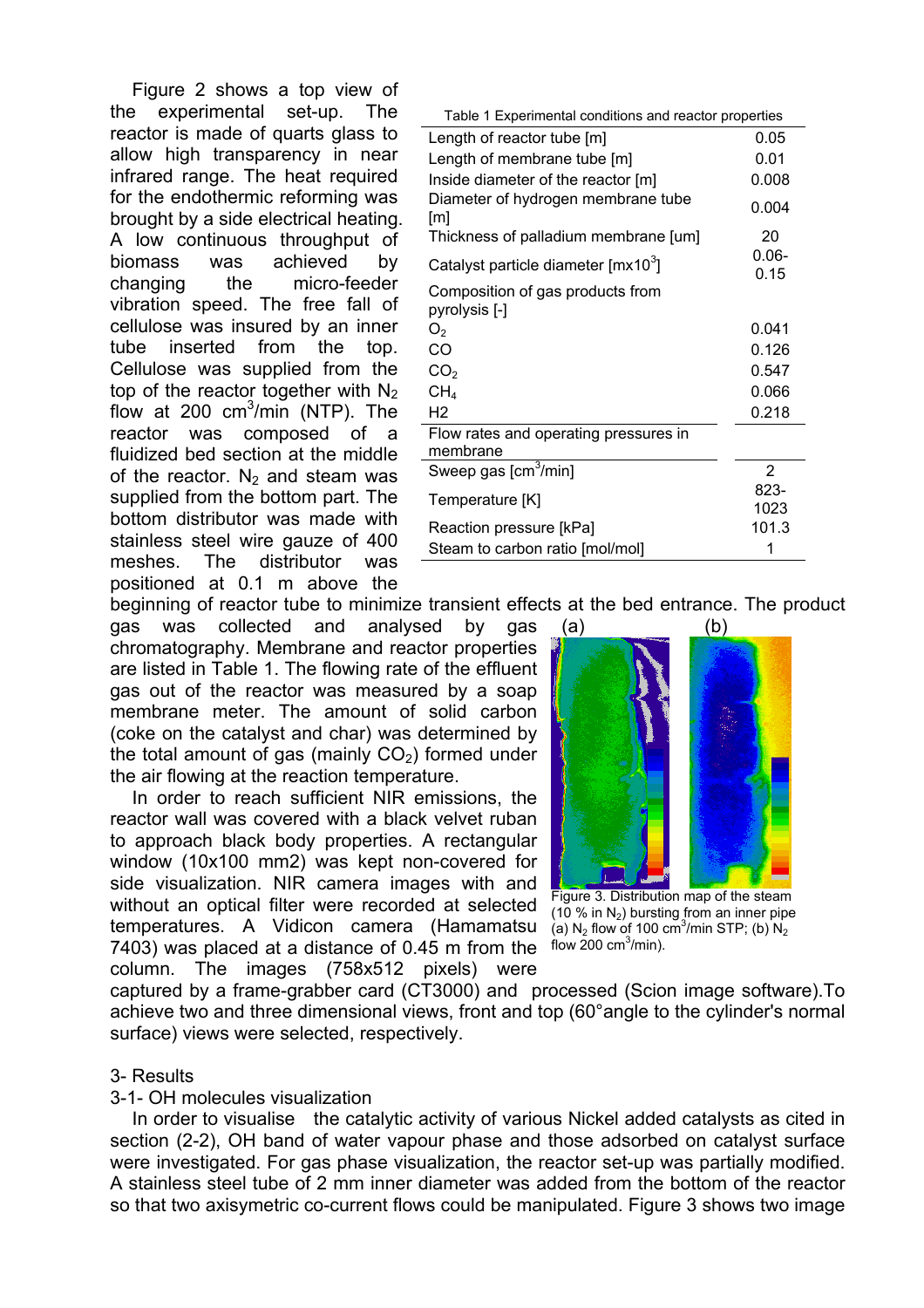difference pictures obtained by pixel substraction of their respective two original images acquired with and without steam flow in the inner tube. The vapour phase strikes against the reactor wall for high inner tube flow rates and diffuses to the upper part of the reactor. When the flow rate is small, the vapour flows down from the pipe and accumulates at the bottom of the reactor as the steam is heavier than  $N<sub>2</sub>$ . It should be noticed that the temperature map (not shown here) issued from pixel values of calibrated NIR camera presented high temperature differences (20-30 K for experimental run at 923 K) with experimental values. For adsorbed OH on catalyst surface, the images were acquired by positioning the camera at



 Figure 4 OH coverage on catalyst surface during the transient state (1 minute between image (b), (c) and (d)), (a) is the gray level image of (b), Hydrogen 10 % in  $N_2$ ,  $N_2$  flow of 100 cm<sup>3</sup>/min

 $60^{\circ}$  to the normal of fluidized bed, without disturbing the fluidization and during the

transient state of OH adsorption process. The image difference pictures of pure  $N<sub>2</sub>$  flow and that of hydrogen flow (10 % STP) through the catalyst bed are shown in Figure 4. It is clearly shown the brightness was caused by the absorption of the incoming NIR radiation by OH bonded molecules on the catalyst surface. During the OH adsorption process, there is a little change in temperature of the catalyst.

## 3-2- Catalyst activity

Figure 5 shows the activity of Rhodium promoted  $SiO<sub>2</sub>-CeO<sub>2</sub>$  catalyst for cellulose steam reforming. Pure Nickel catalyst exhibited a high reforming activity with high carbon deposition. The conversion of cellulose

was 71.5% while the coke-formation rate exceeded 24 mg-coke/g-cat.hr. Furthermore, no coke deposition was detected on pure Rhodium catalyst, but the reforming activity

was low (the conversion of cellulose was 56.9%). On the other hand, the detected reforming activity increased slightly on small amounts of Rh promoted Nickel catalysts, while it should be emphasized that the coke-formation rate decreased continuously to zero. It can be concluded that Rhodium and Nickel exhibited synergetic effects in the promoted Rh/CeO2-SiO2 catalyst and possessed higher activity and lower coke deposition. Figure 6 shows the image difference in catalytic activity of pure supported Rhodium and Nickel metals. The half front section of the reactor was occupied by a pure Ni/SiO2/CeO2 and the back side by a pure Rh/SiO2/CeO2. The higher



 Figure 5 Conversion and carbon deposition profiles at various Rh and Ni ratios, wall temperature of 923 K,  $F_{H2O}$ /F carbone=1, N<sub>2</sub> flow of 200 cm<sup>3</sup>/min STP



Figure 6 Catalytic activity of pure Ni/ $SiO<sub>2</sub>/CeO<sub>2</sub>$ (front side) and pure  $Rh/SiO<sub>2</sub>/CeO<sub>2</sub>$  (back side), steam 10  $\%$  in N<sub>2</sub>, N<sub>2</sub> flow of 100 cm<sup>3</sup>/min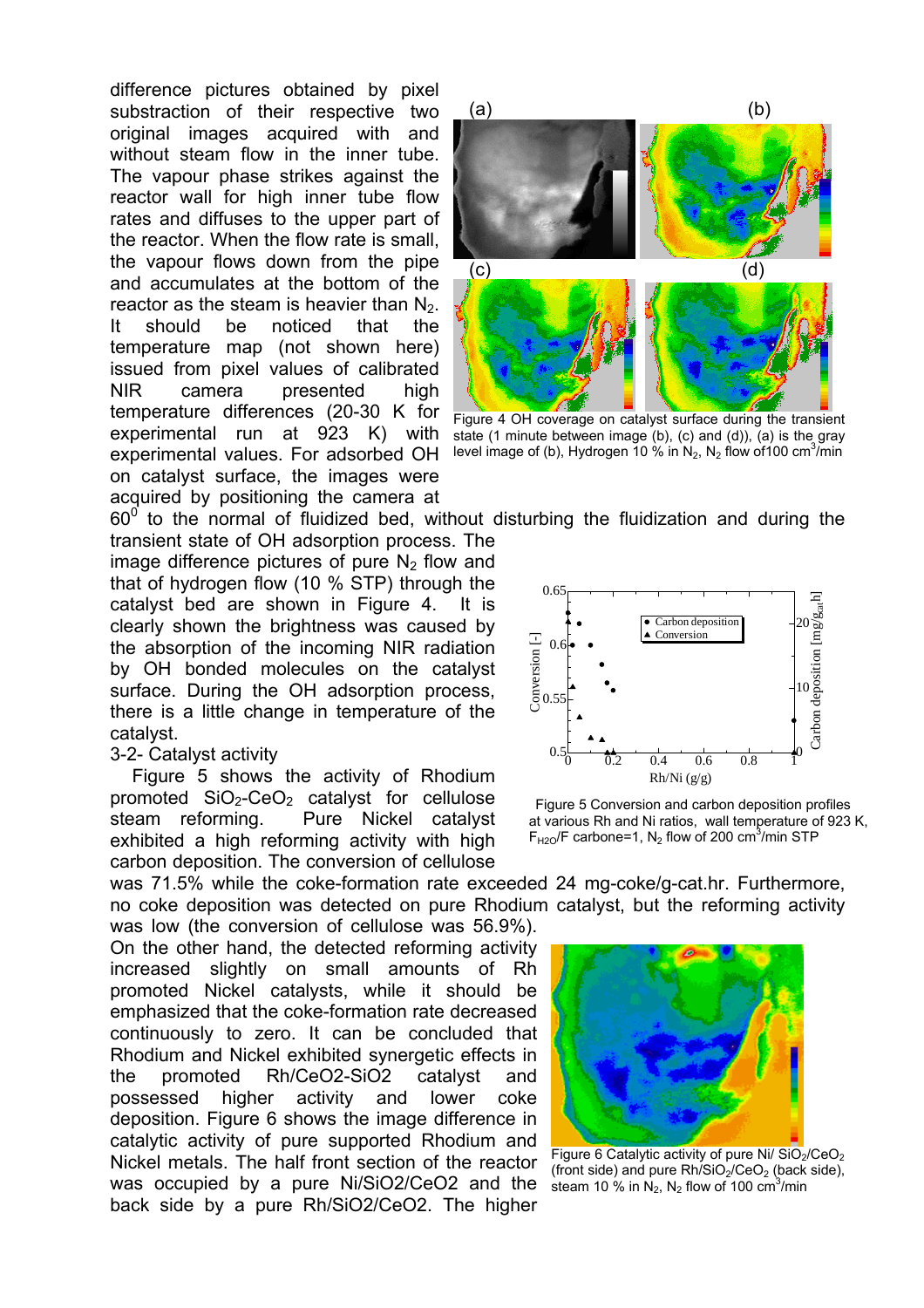brightness in Nickel section demonstrates its higher catalytic activity than found in Rhodium.

# 3-3- Modelling of fluidized bed reactor with palladium membrane

A one dimensional with two-phase model has been developed to predict temperature and concentration gradients along the reactor axis. The effect of reactor bed length on temperatures in bubble and emulsion phases, biomass conversion and product compositions were investigated. Based on dual site formalism of Langmuir-Hinshelwood model, the rate expression of species i is represented by equation (1):

$$
r_{i} = \frac{\sum_{j=1}^{M} \nu_{ij} k_{j} \left( \prod_{i=1}^{2} (p_{i})^{\nu_{ij}} - \left( \frac{1}{K_{eq}} \right) \prod_{i=1}^{2} (p_{i})^{\nu_{ij}^{-}} \right)}{\left( 1 + \sum_{i=1}^{N} K_{i} p_{i} \right)^{2}}
$$

 $(1)$ 

While kinetics of carbon reactions (oxidations and reforming) are based on the shrinking-core model [11]

$$
r_1 = k_1 p_{O_2 \text{ or } H_2O} m_c^{0.6}
$$

Table 2 lists forward kinetic rate constants and equilibrium constants of reactions involved in pyrolysis, reforming and combustion steps. Adsorption constants on Rh-Ni/CeO2-SiO2 catalyst were obtained from Aiouache and kitagawa work [10].

The model describes the

Table 2 Reaction rate constants for cellulose steam

|                                                                                                                                                                       |                                                                          | reforming                     |                             |
|-----------------------------------------------------------------------------------------------------------------------------------------------------------------------|--------------------------------------------------------------------------|-------------------------------|-----------------------------|
| of carbon reactions<br>reforming)<br>۱d<br>are                                                                                                                        |                                                                          | Pre-<br>exponential<br>factor | Activation<br>energy[J/mol] |
| hrinking-core model<br>0.66                                                                                                                                           | $k_3$ [1/s]                                                              | 41.3                          | 211.1756                    |
|                                                                                                                                                                       | $k_4$ [mol.Pa <sup>-1</sup> /kg.s]                                       | 10.4                          | 77361.77                    |
|                                                                                                                                                                       | $k_5$ [mol. Pa $^{0.5}$ /kg.s]                                           | 7.41x10 <sup>17</sup>         | 206844.006                  |
|                                                                                                                                                                       | $\left[\underline{\mathbf{\mathcal{R}}}_6\right]$ mol Pa $^{0.5}$ /kg.s] | 4.03                          | 335503.156                  |
|                                                                                                                                                                       | $k_7$ [mol/k g .s.Pa]                                                    | 3.61                          | 62379.942                   |
| forward kinetic rate<br>equilibrium constants<br>volved in pyrolysis,<br>combustion<br>steps.<br>งnstants<br>Rh-<br>on<br>catalyst<br>were<br>Aiouache<br>and<br>101. | $K_{eq,4}$ [-]                                                           | 10.4                          | $-39932.142$                |
|                                                                                                                                                                       | $K_{eq,5}[Pa^2]$                                                         | 65.728                        | $-118931.77$                |
|                                                                                                                                                                       | $K_{eq,6}[Pa^{-1}]$                                                      | 6.32                          | -78999.628                  |
|                                                                                                                                                                       | $K_{eq,7}[-]$                                                            | 102.3                         | -153875.512                 |
|                                                                                                                                                                       | $K_{CH4}$ [Pa <sup>-1</sup> ]                                            | $7.02 \times 10^{-11}$        | 85617.572                   |
|                                                                                                                                                                       | $K_{H2}[Pa^{-1}]$                                                        | $8.31x10^{-13}$               | -41836.048                  |
|                                                                                                                                                                       | $K_{CO}[Pa^{-1}]$                                                        | $9.66x10^{-9}$                | 88577.356                   |
|                                                                                                                                                                       | $K_{H2O}[Pa^{-1}]$                                                       | $3.98x10^{6}$                 | 80296.612                   |
|                                                                                                                                                                       |                                                                          |                               |                             |

temperature and composition profiles along the vertical direction. The following assumptions were made (1) The FBMR is operating under steady-state conditions; (2) The hydrodynamics are described by the two-phase theory of fluidization with heat and mass exchange between phases; (3) The reaction is mostly carried out in the emulsion phase; (4) Main gas phase and gas-carbon reactions are water gas shift, Boudouard and methanation and methane reforming; (5) Since fine powder catalyst is used, a high radial mixing with negligible mass and heat transfers inside the catalyst is considered; (6) A negligible carbon deposition; (7) No gradient of temperature inside the membrane; (8) No interactions between gas species; (9) No oxidation with hydrogen or palladium membrane; (10) Pyrolysis reaction as instantaneous and the reforming reactions as the limiting step in the global process; (11) The particle scattering and self-emittance are negligible.

The main reactions are shown by equations (3-7).

| $2C + 3/2O_2 \longrightarrow CO + CO2$          |              | (3) |
|-------------------------------------------------|--------------|-----|
| $CH4 + H2O \leftarrow \longrightarrow CO + 3H2$ |              | (4) |
| $CO + H2O \rightleftharpoons$                   | $3H_2 + CO$  | (5) |
| $CH4 + 2H_2O$                                   | $4H_2 + CO2$ | (6) |
| $CO2 + CH4 \rightarrow$                         | $2H_2 + 2CO$ |     |

The mass balance along the reactor is expressed by equations (8) and (9)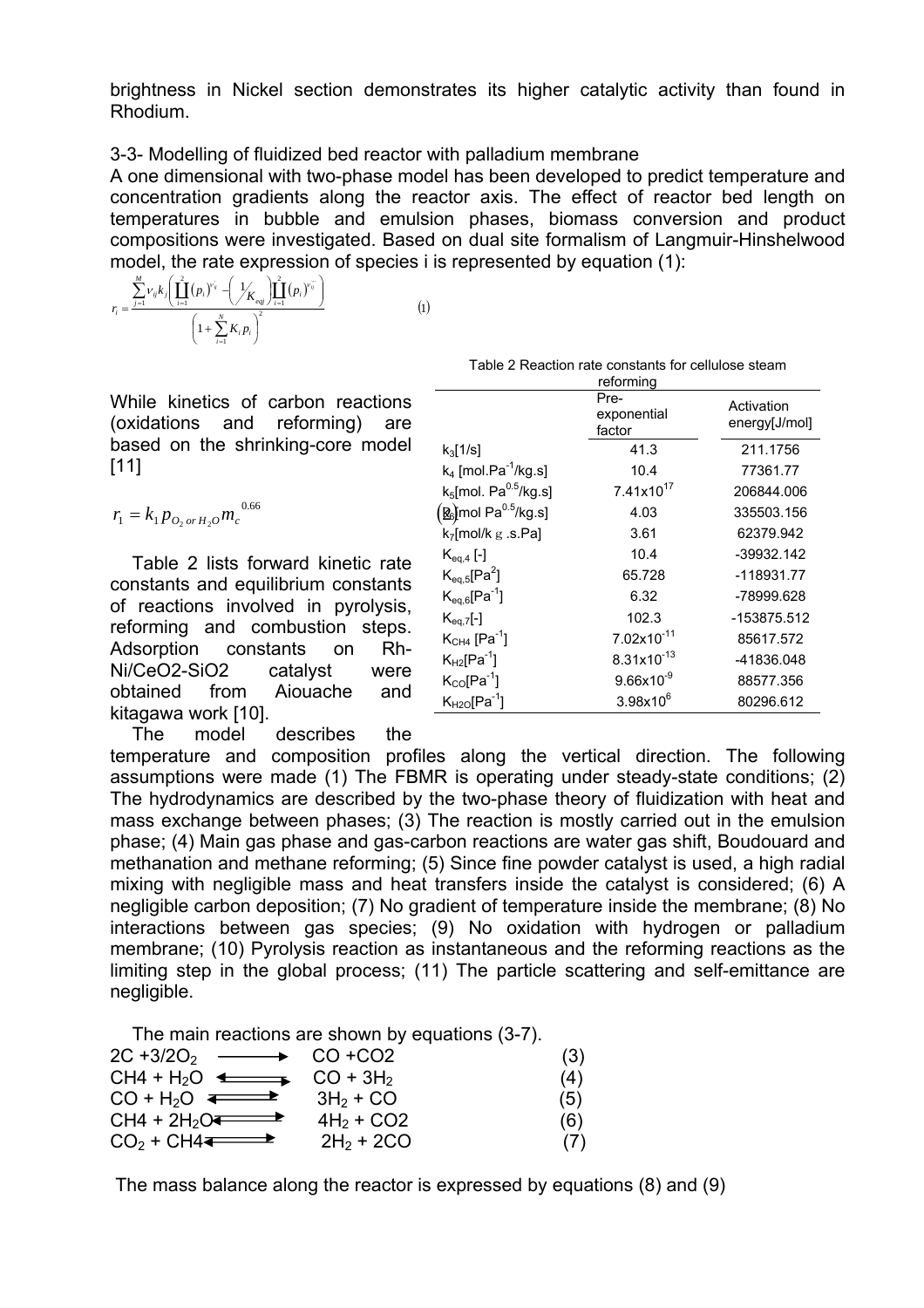$$
\frac{dF_j^b}{dl} = D_{jb} \frac{\partial^2 C_j^b}{\partial l^2} + k_j a^b \varepsilon^b A (C_j^e - C_j^b) + \rho A \sum_{i=1}^N \gamma_{ij} r_i^b
$$
 (8)  

$$
\frac{dF_j^e}{dl} = D_{je} \frac{\partial^2 C_j^e}{\partial l^2} - k_j a^b \varepsilon^b A (C_j^e - C_j^b) + \rho A \sum_{i=1}^N \gamma_{ij} r_i^e
$$
 (9)  

$$
Q_j = 0.0365 \exp \left(-\frac{2465.72}{T}\right) \left(\frac{\pi Dt}{\delta}\right) \left(\sqrt{P_{H_2}^r - P_{H_2}^s}\right)
$$

The heat balance in both phases:

$$
\frac{\partial T}{\partial l}^b = \frac{1}{Cp^b} \left[ \lambda \left( \frac{\partial^2 T^b}{\partial l^2} \right) + \rho \sum_{i=1}^N \left( -\Delta H r^b_i \right) \right]
$$
(10)

$$
\frac{\partial T}{\partial l}^e = \frac{1}{C p^e} \left[ \lambda \left( \frac{\partial^2 T^b}{\partial l^2} \right) + \rho \sum_{i=1}^N \left( -\Delta H r^e_i \right) \right] \tag{11}
$$

The bed hydrodynamics are represented as follows

$$
\frac{1.75}{\varepsilon_{mf}^{3}} \text{Re}_{mf}^{2} + \frac{150 \left(1 - \varepsilon_{mf}\right)}{\varepsilon_{mf}^{3}} \text{Re}_{mf} - \frac{d_{p}^{3} \rho_{g} \left(\rho - \rho_{g}\right) g}{\mu^{2}} = 0 \tag{12}
$$

$$
d_b = d_{bm} - (d_{bm} - d_{b0}) \exp\left(\frac{-0.3l}{Dt}\right), d_{b0} = \frac{1.38}{g^{0.2}} \left(U_0 - U_{mf}\right)^{0.4},
$$
 (13)

$$
d_{bm} = 1.64 \Big[ A (U_0 - U_{mf}) \Big]^{0.4}, u_b = U_0 - U_{mf} + 0.711 (gd_b)^{0.5}, \tag{14}
$$

$$
\varepsilon_{mf} = \frac{U_0 - U_{mf}}{u_b}, \ k_j = \frac{U_{mf}}{3} + \sqrt{\frac{4D \varepsilon_{mf} u_b}{\pi d_b}},
$$
\n(15)

$$
F_j^b = \frac{(U_0 - U_{mf})F_j^0}{U_0}, F_j^e = \frac{U_{mf}F_j^0}{U_0},
$$
\n(16)

### 4- Discussions

The ordinary differential equations were solved by a Runge-kutta sixth order method with self determination of initial conditions by using EQUATRAN-G (All-purpose equation solver, Omega Simulation Co. Ltd. Japan). Figure 7 compares temperature profiles in bubble and emulsion phases and conversions with and without membrane along the length of the fluidized bed. In both operations, with and without membrane, steep temperature gradients were observed. This hot spot can be observed in Figure 8 which shows the image difference picture between those acquired from fixed and fluidized beds during reaction course. The changes in temperature and, by inference, the reaction conversion were not extended to the all catalytic bed. Due to the low membrane flow rate in the membrane, high values beyond the equilibrium shown), (to red color : higher temperature) conditions could not be achieved. No further



Figure 7 Conversion and temperature profiles in bubble and emulsion phase as a function of bed length. steam (10 % in N<sub>2</sub>), N<sub>2</sub> flow of 1 cm<sup>3</sup>/min STP., catalyst mass: 3g, wall temperature of 923 K.



(10 % in N<sub>2</sub>), N<sub>2</sub> flow of 100 cm<sup>3</sup>/min STP. (a) : Original image and (b) Issued from the subtraction of (a) and fixed bed image (not

change of the temperature occurred after reactor length of 0.005m for the emulsion phase and 0.017m for the bubble phase as shown in simulation results. In both hot spot cases, temperatures were higher that of the heating elements (923 K). The measured temperature profiles are in line with the subsequent reactions in the global process scheme of cellulose steam reforming, i.e. pyrolysis, partial exothermic oxidation and endothermic steam-reforming of the released products. The similar temperature in both runs, with and without membrane, suggests that any circulation of the solids was not influenced by the membrane. On the other hand, the bubble diameter increased from 0.6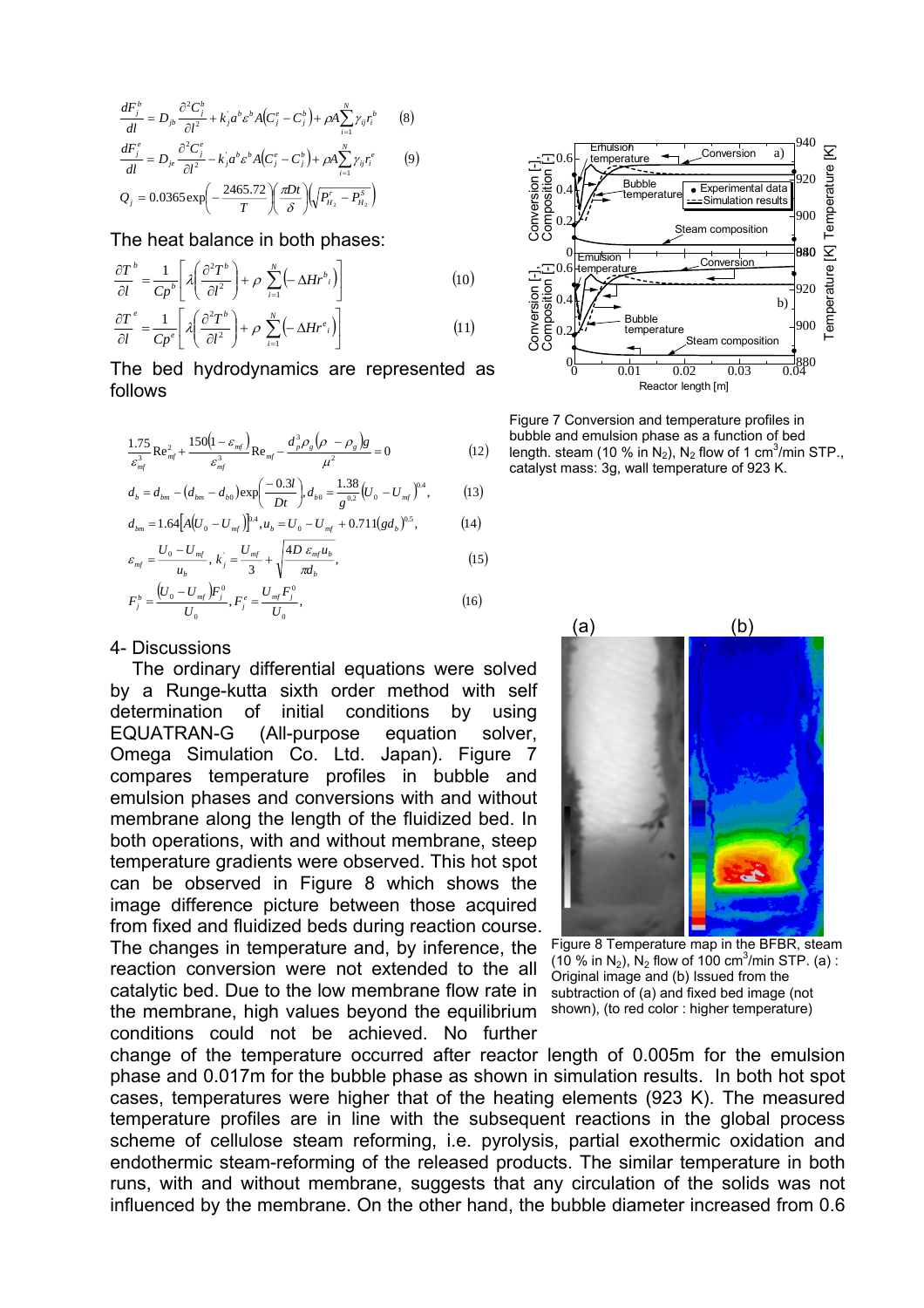mm at the gas distributor to 7.5 mm at the height of 1.7 cm. Since the distance between reactor wall and membrane tube amounted to 3 mm, slugging was observed in the upper part of the bed. This should lead to a decrease in the separation selectivity compared to the freely bubbling bed since no prefiltering by the mass transfer limitation between bubble and the emulsion phase was present. Due to low permeation rates compared with the total low rates of entering gas, insignificant effect of product separation on syngas yield was detected. The permeation rates in the palladium membrane of hydrogen obtained, for bubble and emulsion phases, was 5x10<sup>-5</sup> mol/m<sup>2</sup>.s.Pa and 5.29x10<sup>-5</sup> mol/m<sup>2</sup>.s.Pa, respectively, at the distributor level and decreased to 1.21x10<sup>-5</sup> mol/m<sup>2</sup>.s.Pa and 6.79 $x10^{-5}$ mol/m<sup>2</sup>.s.Pa.



Figure 9 Composition profiles as a function of bed length. steam (10 % in  $N_2$ ),  $N_2$  flow of 100 cm<sup>3</sup>/min STP., catalyst mass of 3g, wall temperature of 923 K.

respectively, at reactor length of 0.04 m. Interestingly, the Peclet number which is the ratio between the permeation rate and the feed rate exceeded the value of 19. This value is relatively high to achieve high improvements of hydrogen yield. The molar fractions of CO, water vapor and oxygen decreased exponentially along the reactor axis as shown in Figure 9. Since the rate of the combustion reaction was strongly influenced by intraparticle mass-transport limitations, complete conversion of oxygen was not achieved. The final products, namely carbon dioxide and hydrogen, increased strongly with the contact time until equilibrium limitations. Since the mass-transport limitation affected the combustion of pyrolysis products more strongly than the reforming reactions, the profiles of the desired products  $CO<sub>2</sub>$  and  $H<sub>2</sub>$  were symmetrical to those of CO and water steam. Furthermore, molar fractions of the intermediate products methane and oxygen were kept in the whole reactor at low level compared with those of hydrogen and carbon dioxide by the reforming steps.

# 5- Conclusion

The main observations that were noticed are as follows:

- 1- Qualitative visualization of OH bands in water vapor phase and on catalyst surface was satisfactory. The quantitative measurements of OH band densities are under development. The preliminary results of temperature profiles in gas phase oscillate between 20K and 30 K at 650 K.
- 2- The two phase model approached experimental data although several assumptions were considered. In a side study, a sensitivity analysis was carried out by investigating the effect of intraparticle diffusion, diffusion type in membrane and solid particle radiation on conversion, temperature in both phases and product composition.
- 3- The addition of Nickel to Rhodium supported catalyst improved the catalytic activity with appearance of carbon deposition.
- 4- This study allowed us to have insight view of the catalyst activity and gas phase vapour profiles during the cellulose steam reforming. Although several non-intrusive techniques are in use for fluidized reactors, they only allow measurements of solid phase properties (porosity, particle and bubble flows). In this work, the results of INRI technique are very encouraging and improvements of experimental set-up are still under investigation.

Nomenclature *A*: Cross-sectional occupied by the catalyst bed,  $m<sup>2</sup>$